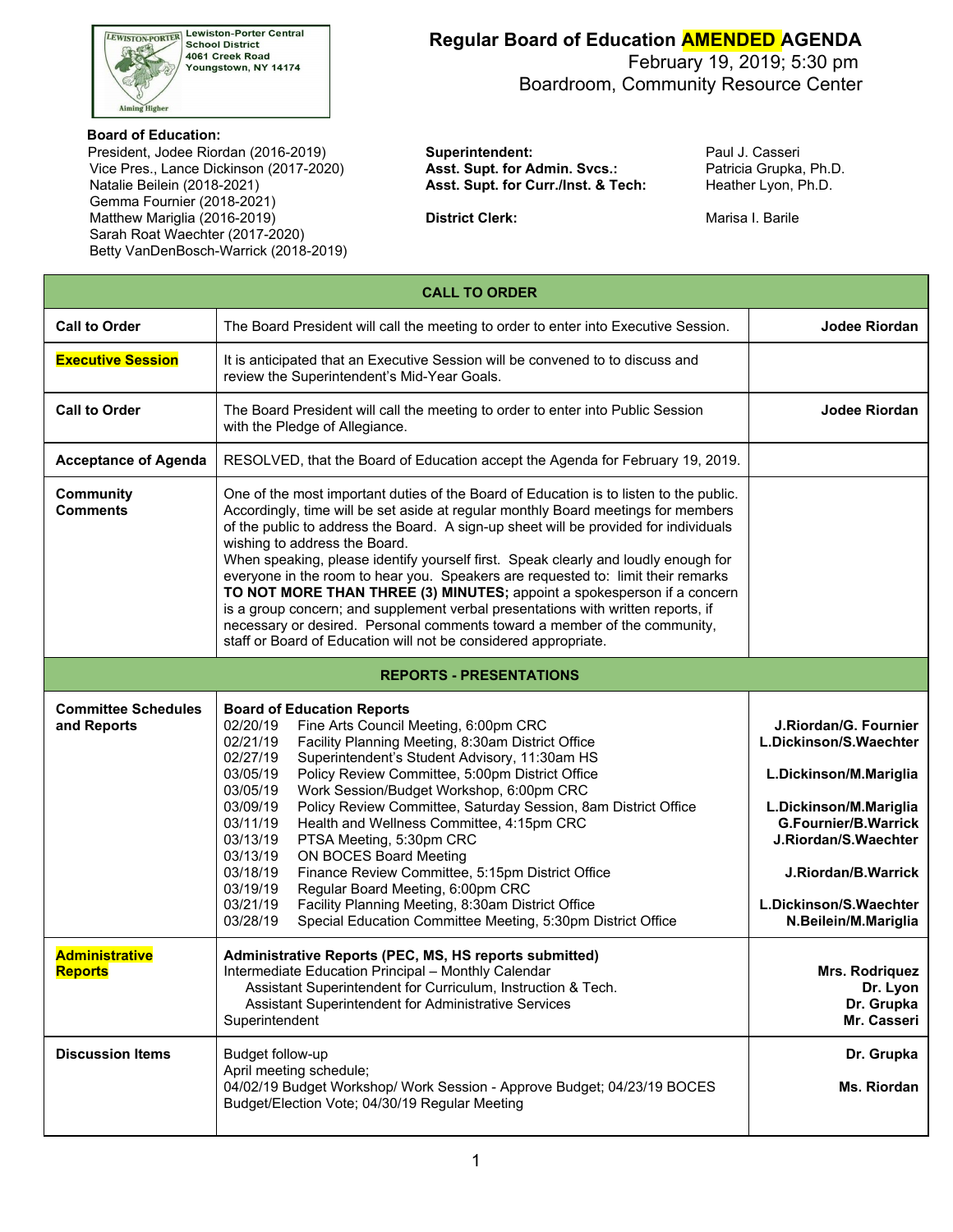**EWISTON-PORTER Lewiston-Porter Central**<br>School District<br>4061 Creek Road<br>Youngstown, NY 14174

Aiming Higher

## **Regular Board of Education AMENDED AGENDA**

| <b>RECOGNITIONS</b>                                      |                                                                                                                                                                                                                                                                                                                                |                                                          |  |  |  |  |  |
|----------------------------------------------------------|--------------------------------------------------------------------------------------------------------------------------------------------------------------------------------------------------------------------------------------------------------------------------------------------------------------------------------|----------------------------------------------------------|--|--|--|--|--|
| <b>Recognition</b>                                       | Mr. Taft                                                                                                                                                                                                                                                                                                                       |                                                          |  |  |  |  |  |
|                                                          | <b>DISTRICT OPERATIONS</b>                                                                                                                                                                                                                                                                                                     |                                                          |  |  |  |  |  |
| <b>Minutes</b>                                           | <b>RESOLVED</b> , that the Board of Education approve the Minutes from the, January<br>15, 2019 Regular Meeting as submitted by the District Clerk.                                                                                                                                                                            | M-1                                                      |  |  |  |  |  |
| <b>Minutes</b>                                           | <b>RESOLVED</b> , that the Board of Education approve the Minutes from the, February<br>5, 2019 Regular Meeting, Work Session and Budget Workshop as submitted by<br>the District Clerk.                                                                                                                                       | $M-2$                                                    |  |  |  |  |  |
| <b>Consent Agenda for</b><br><b>Financial Operations</b> | <b>RESOLVED, that the Board of Education approve the following, Items NF-1</b><br>through NF-5, in the financial consent agenda as submitted by the Administration:<br><b>Budget Status Reports</b><br><b>Treasurer's Report</b><br><b>Claims</b><br><b>Transfer History</b><br><b>Budget Transfers pending Board Approval</b> | <b>NF-1</b><br>$NF-2$<br>$NF-3$<br>$NF-4$<br><b>NF-5</b> |  |  |  |  |  |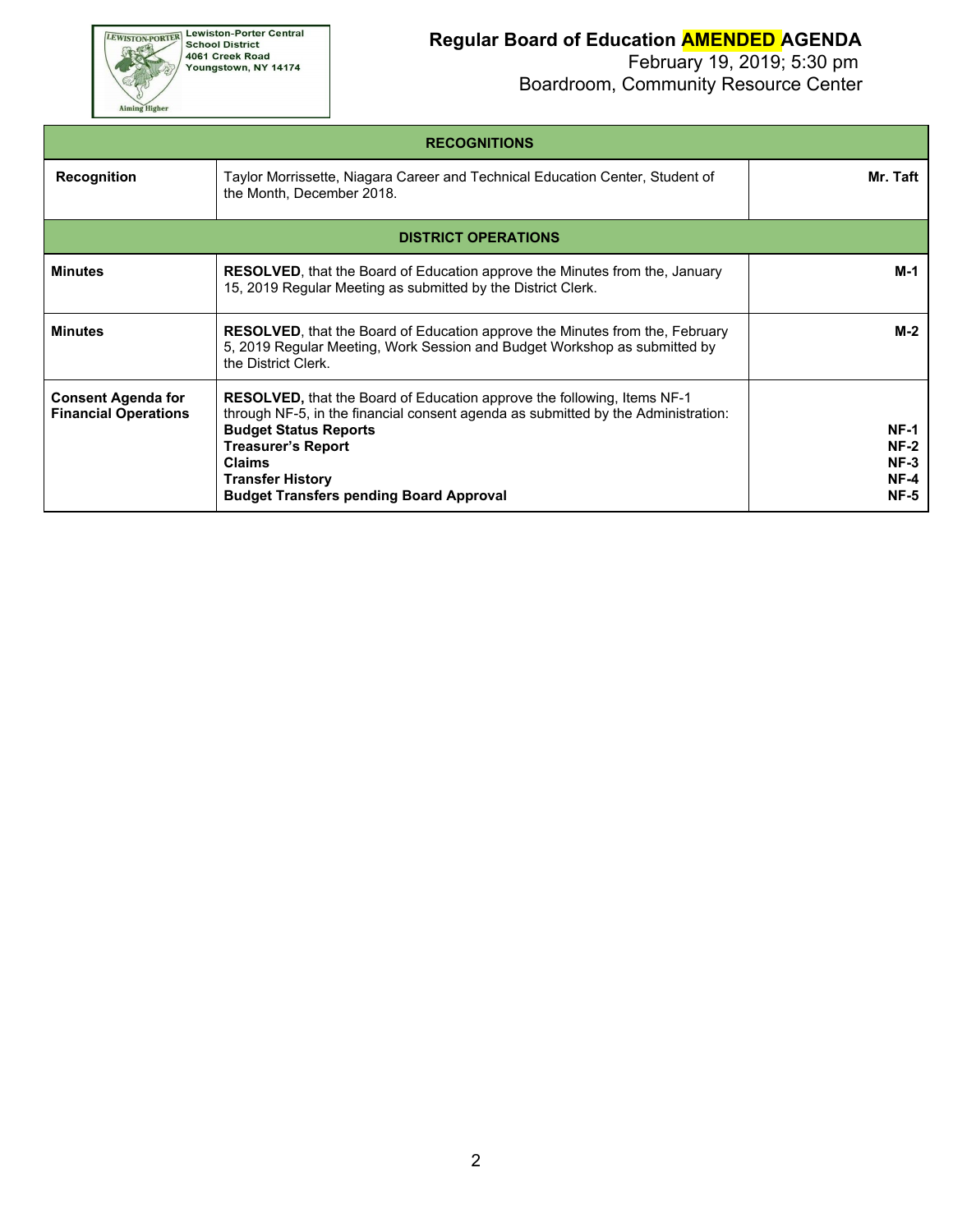

## **Regular Board of Education AMENDED AGENDA**

 February 19, 2019; 5:30 pm Boardroom, Community Resource Center

#### **OLD BUSINESS**

| <b>NEW BUSINESS - ADMINISTRATION</b>                                                  |                                                                                                                                                                                                                                                                                                                                                                                                                                                                                                                                                 |             |  |  |  |  |  |  |
|---------------------------------------------------------------------------------------|-------------------------------------------------------------------------------------------------------------------------------------------------------------------------------------------------------------------------------------------------------------------------------------------------------------------------------------------------------------------------------------------------------------------------------------------------------------------------------------------------------------------------------------------------|-------------|--|--|--|--|--|--|
| <b>Policy Revision</b><br><b>Acceptance of the First</b><br>Reading                   | <b>RESOLVED</b> , at the first reading, that the Lewiston-Porter Board of Education<br>Accept the following policies;<br>Policy 3140, Flag Display<br>Policy 3271, Solicitation of Charitable Donations<br>Policy 3280, Use of School Facilities, Materials and Equipment<br>Policy 3420, Non-Discrimination and Anti-Harassment in the School District<br>Policy 3510, Emergency School Closing<br>Policy 5741, Drug and Alcohol Testing for School Bus Drivers<br>New Policy 5575, Payroll                                                    | <b>NA-1</b> |  |  |  |  |  |  |
| <b>Policy Approval</b>                                                                | RESOLVED, that the Lewiston-Porter Board of Education waive a second<br>reading, as allowed in Board Policy #1410, and approve the following policies;<br>Policy 5210, Revenues<br>Policy 5220, District Investments<br>Policy 5230, Acceptance of Gifts, Grants and Bequest to the School District<br>Policy 5240, School Tax Assessment and Collection/Property Tax Exemptions<br>Policy 5250, Sale and Disposal of School District Property Corporate<br>Policy 5270, Sponsorships<br>Policy 5320, Expenditures of the School District Funds | <b>NA-2</b> |  |  |  |  |  |  |
| <b>Policy Deletion</b>                                                                | RESOLVED, that the Lewiston-Porter Board of Education waive a second<br>reading, as allowed in Board Policy #1410, and delete the following policy;<br>Policy 5330, Budget Transfer                                                                                                                                                                                                                                                                                                                                                             | $NA-3$      |  |  |  |  |  |  |
| Approval of the<br>2019-2020 School<br><b>Calendar</b>                                | RESOLVED, upon the recommendation of the Superintendent of Schools, that<br>the Lewiston-Porter Board of Education approve the 2019-2020 School Calendar.                                                                                                                                                                                                                                                                                                                                                                                       | $NA-4$      |  |  |  |  |  |  |
| Approval of the<br><b>National IPA (TCPNA)</b><br><b>Purchasing Alliance</b>          | RESOLVED, upon the recommendation of the Assistant Superintendent for<br>administrative Services, that the Lewiston-Porter Board of Education approve the<br>to "piggy-back" for purchased good and services through National IPA (TCPN)<br>Purchasing Alliance.                                                                                                                                                                                                                                                                                | <b>NA-5</b> |  |  |  |  |  |  |
| <b>Approval of the PTSA</b><br><b>Donation</b>                                        | RESOLVED, upon the recommendation of the Assistant Superintendent for<br>administrative Services, that the Lewiston-Porter Board of Education approve the<br>donation of four (4) projector screens for the Primary and Intermediate Education<br>Center gymnasium.                                                                                                                                                                                                                                                                             | <b>NA-6</b> |  |  |  |  |  |  |
| <b>Approval for pay for</b><br><b>Substitute Principal</b><br>and Assistant Principal | RESOLVED, upon the recommendation of the Assistant Superintendent of<br>Administrative Services, that the Lewiston-Porter Board of Education approve the<br>request to set the rate of pay for substitute Principal and Assistant Principal at a<br>rate of \$150.00 (Asst. Principal) and \$200.00 (Principal) per day; after the first 5<br>days in the same assignment, the Assistant Principal will increase to \$175.00 and<br>Principal will increase to \$250.00 per day.                                                                | <b>NA-7</b> |  |  |  |  |  |  |
| <b>Acceptance of a Board</b><br>of Education member<br><b>Resignation</b>             | RESOLVED, the Board of Education of the Lewiston-Porter Central School District<br>hereby acknowledges receipt of Natalie Beilein's resignation from the Board, filed<br>with the District Clerk, and accepts her resignation effective June 30, 2019.                                                                                                                                                                                                                                                                                          | <b>NA-8</b> |  |  |  |  |  |  |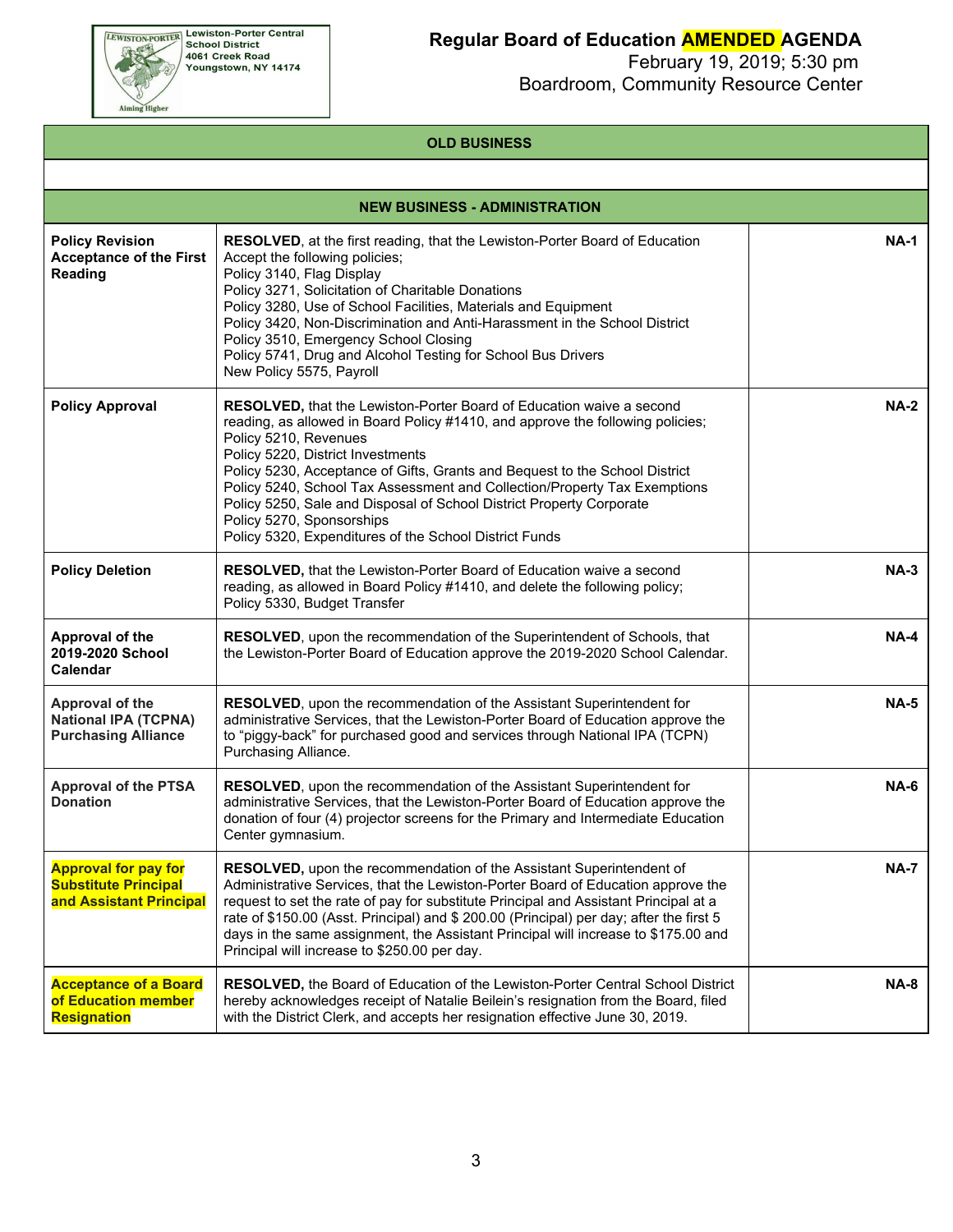**EWISTON-PORTER Lewiston-Porter Central**<br>School District<br>4061 Creek Road<br>Youngstown, NY 14174

Aiming Higher

## **Regular Board of Education AMENDED AGENDA**

| <b>PUPIL PERSONNEL</b>                                                       |                                                                                                                                                                                                                                                                                                                                                                                                                                                                                                          |        |  |  |  |  |  |
|------------------------------------------------------------------------------|----------------------------------------------------------------------------------------------------------------------------------------------------------------------------------------------------------------------------------------------------------------------------------------------------------------------------------------------------------------------------------------------------------------------------------------------------------------------------------------------------------|--------|--|--|--|--|--|
| <b>Recommendations for</b><br><b>CSE Placement and</b><br><b>Amendments</b>  | <b>RESOLVED, upon the recommendation of the Superintendent of Schools,</b><br>that the Board of Education accept the recommendations and amendments<br>of the Committee on Special Education for the December 10, 20, 2018 and<br>January 2, 4, 9, 11, 14, 15, 18, 22, 23, 24, 25, 28, 29, 2019 February 1, 4, 7, 13,<br>2019 for the 2018-2019 school year, and approve the authorization of funds to<br>implement the special education programs and services consistent with<br>such recommendations. | $NP-1$ |  |  |  |  |  |
| <b>Recommendations for</b><br><b>CPSE Placement and</b><br><b>Amendments</b> | <b>RESOLVED, upon the recommendation of the Superintendent of Schools,</b><br>that the Board of Education accept the recommendations and amendments<br>of the Committee on Preschool Special Education for the January 14, 2019 and<br>February 5, 12, 2019 meeting for the 2018-2019 school year, and approve the<br>authorization of funds to implement the special education programs and services<br>consistent with such recommendations.                                                           | $NP-2$ |  |  |  |  |  |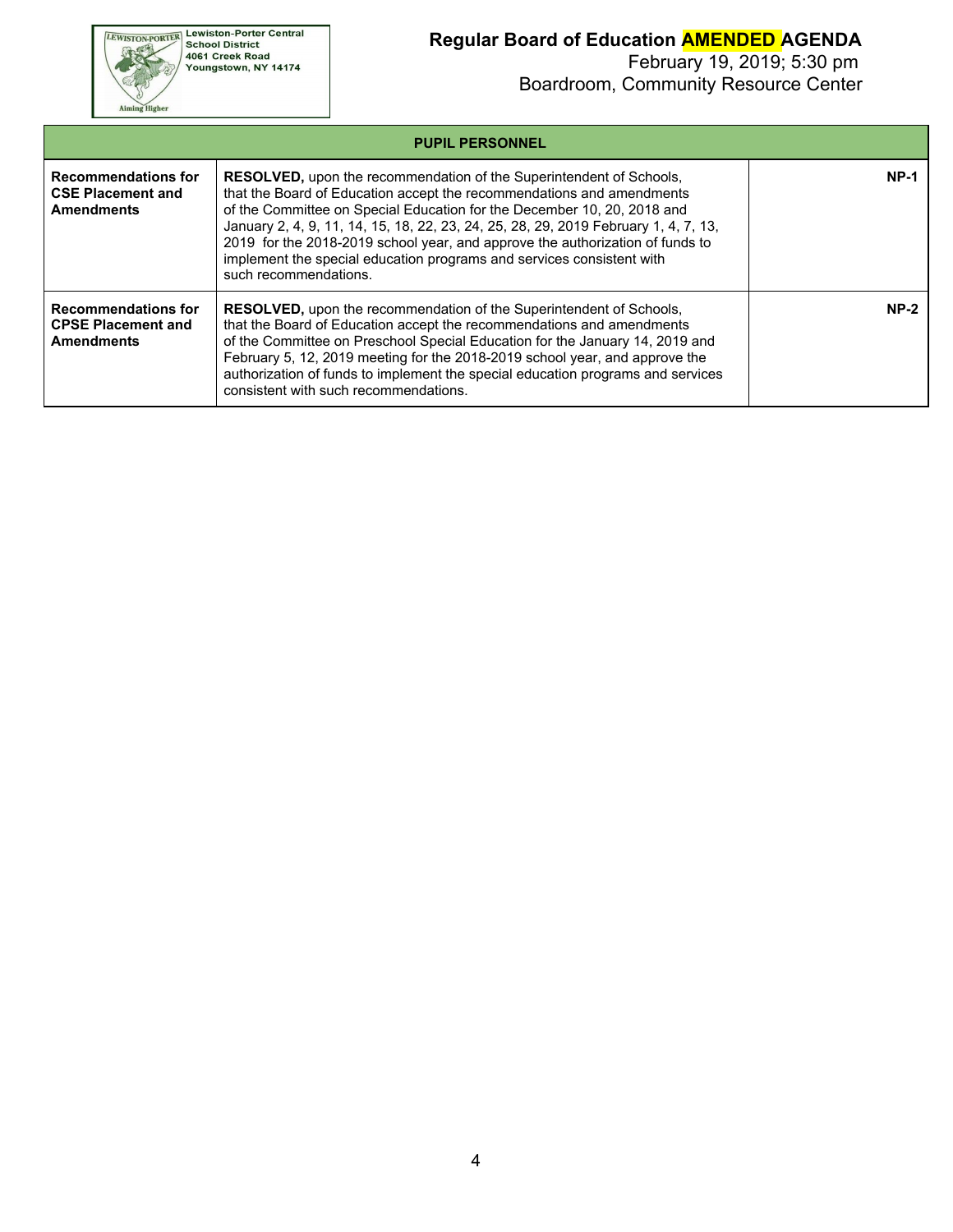**EWISTON-PORTER Lewiston-Porter Central**<br>School District<br>4061 Creek Road<br>Youngstown, NY 14174

## **Regular Board of Education AMENDED AGENDA**

February 19, 2019; 5:30 pm

Aiming Higher

# Boardroom, Community Resource Center

|                                       |                                                                                                                                                            |             | PERSUNNEL - CUNSENT AGENDA                         |             |             |  |  |  |  |
|---------------------------------------|------------------------------------------------------------------------------------------------------------------------------------------------------------|-------------|----------------------------------------------------|-------------|-------------|--|--|--|--|
| Resignations/<br><b>Rescissions -</b> | RESOLVED, upon the recommendation of the Superintendent of Schools, that<br>the Board of Education accept the consent agenda for resignations/rescissions. |             |                                                    |             |             |  |  |  |  |
| Instructional                         | <b>Name</b>                                                                                                                                                | <b>Date</b> | <b>Tenure</b>                                      | Reason      | <b>PRI</b>  |  |  |  |  |
|                                       | Christopher<br>D'Anna                                                                                                                                      | 2/8/19      | 2018-2019 Spring<br>Sports - V Softball            | Resignation |             |  |  |  |  |
|                                       | Mark Johnson                                                                                                                                               | 2/15/19     | 2018-2019 Spring<br>Sports - V Girls Track         | Resignation |             |  |  |  |  |
|                                       | Mark Johnson                                                                                                                                               | 2/15/19     | <b>Physical Education</b>                          | Retirement  |             |  |  |  |  |
|                                       | <b>Barbara Rottaris</b>                                                                                                                                    | 6/26/19     | Social Studies                                     | Retirement  |             |  |  |  |  |
|                                       | Laureen Fabiilli                                                                                                                                           | 6/28/19     | <b>Special Education</b>                           | Retirement  |             |  |  |  |  |
|                                       | Maureen Basta                                                                                                                                              | 6/28/19     | English                                            | Retirement  |             |  |  |  |  |
|                                       | <b>Gregory Ferrand</b>                                                                                                                                     | 6/30/19     | Industrial<br>Arts/Technology                      | Retirement  |             |  |  |  |  |
|                                       | Julia Goodwin                                                                                                                                              | 6/30/19     | Industrial<br>Arts/Technology                      | Retirement  |             |  |  |  |  |
|                                       | Daria Marinucci                                                                                                                                            | 6/30/19     | <b>Guidance Counselor</b>                          | Retirement  |             |  |  |  |  |
|                                       | Nicole Alonzo                                                                                                                                              | 6/30/19     | Director of Academy<br>of International<br>Finance | Resignation | <b>PRNI</b> |  |  |  |  |
| <b>Non-Instructional</b>              |                                                                                                                                                            |             |                                                    |             |             |  |  |  |  |
|                                       | <b>Name</b>                                                                                                                                                | <b>Date</b> | <b>Position</b>                                    | Reason      |             |  |  |  |  |
|                                       | Cathy Bennion                                                                                                                                              | 1/31/19     | <b>Internal Claims Auditor</b>                     | Resignation |             |  |  |  |  |
|                                       | Elizabeth Elgin                                                                                                                                            | 8/8/19      | <b>Teacher Aide</b>                                | Retirement  |             |  |  |  |  |
|                                       | Deborah Sharpe                                                                                                                                             | 8/26/19     | <b>Account Clerk</b>                               | Retirement  |             |  |  |  |  |
|                                       |                                                                                                                                                            |             |                                                    |             |             |  |  |  |  |

**PERSONNEL - CONSENT AGENDA**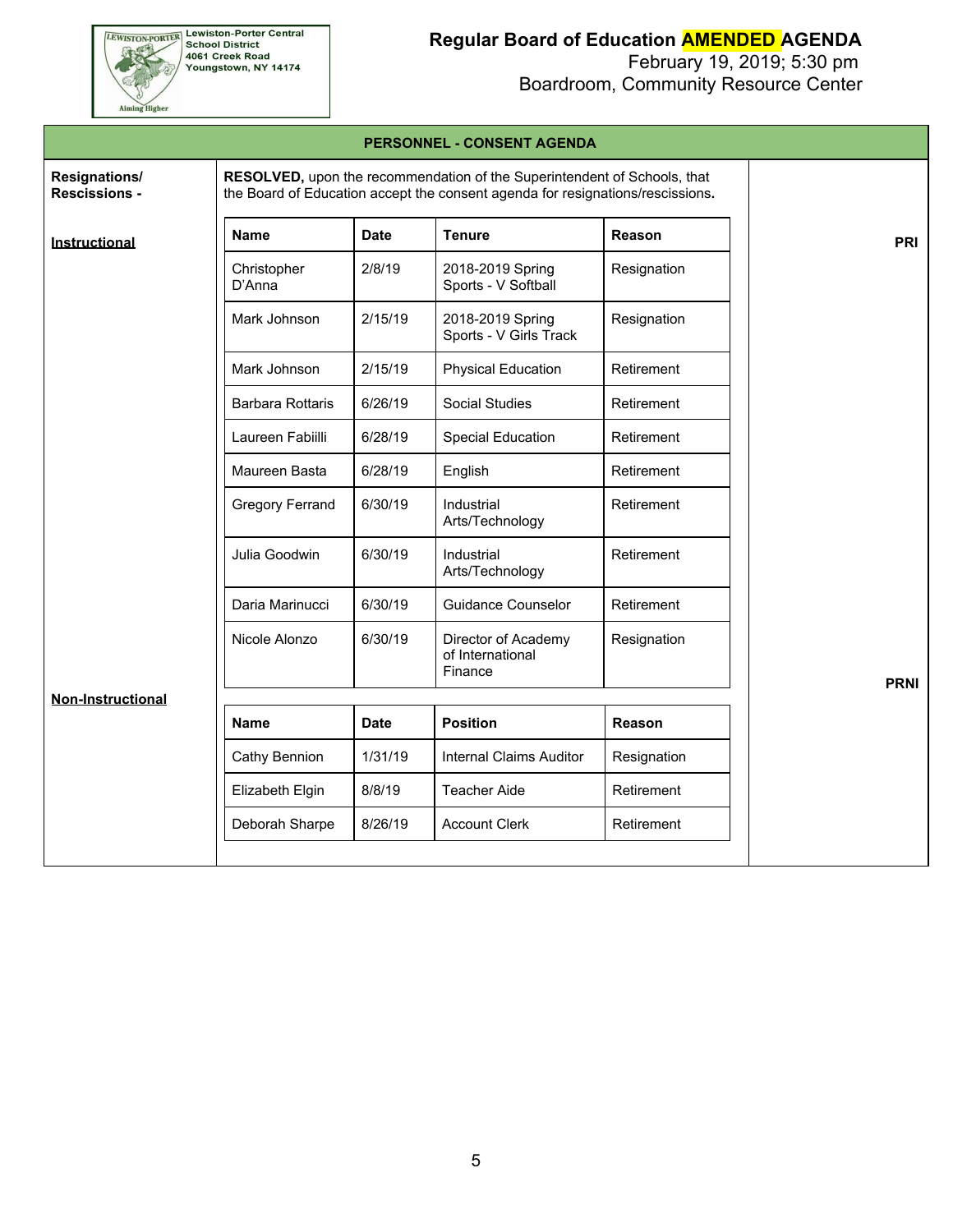

### **Regular Board of Education AMENDED AGENDA**

| <b>Appointments -</b> | RESOLVED, upon the recommendation of the Superintendent of Schools, that<br>the Board of Education accept the consent agenda for Instructional and Long-<br>Term appointments. The probationary expiration date is tentative and conditional<br>only (unless extended in accordance with the law). Except to the extent required by<br>the applicable provisions of Section 3012 of the Education Law. In order to be<br>granted tenure the principal/teacher must receive composite or overall annual<br>professional performance review ratings pursuant to Section 3012-c and/or 3012-d<br>of the Education Law of either effective or highly effective in at least three (3) of the<br>four (4) preceding years, and if the principal/teacher receives an ineffective<br>composite or overall rating in the final year of the probationary period the teacher<br>shall not be eligible for tenure at that time. |                                                             |            |
|-----------------------|---------------------------------------------------------------------------------------------------------------------------------------------------------------------------------------------------------------------------------------------------------------------------------------------------------------------------------------------------------------------------------------------------------------------------------------------------------------------------------------------------------------------------------------------------------------------------------------------------------------------------------------------------------------------------------------------------------------------------------------------------------------------------------------------------------------------------------------------------------------------------------------------------------------------|-------------------------------------------------------------|------------|
|                       | Name:                                                                                                                                                                                                                                                                                                                                                                                                                                                                                                                                                                                                                                                                                                                                                                                                                                                                                                               | Heidi Kazulak                                               |            |
|                       | <b>Placement:</b>                                                                                                                                                                                                                                                                                                                                                                                                                                                                                                                                                                                                                                                                                                                                                                                                                                                                                                   | <b>Primary Education Center</b>                             |            |
| Instructional         | <b>Position:</b>                                                                                                                                                                                                                                                                                                                                                                                                                                                                                                                                                                                                                                                                                                                                                                                                                                                                                                    | <b>TOSA Enrichment Teacher</b>                              | <b>PAI</b> |
|                       | <b>Effective:</b>                                                                                                                                                                                                                                                                                                                                                                                                                                                                                                                                                                                                                                                                                                                                                                                                                                                                                                   | August 28, 2018                                             |            |
|                       | <b>Time Period:</b>                                                                                                                                                                                                                                                                                                                                                                                                                                                                                                                                                                                                                                                                                                                                                                                                                                                                                                 | 2018-2019 School Year                                       |            |
|                       | <b>Certification:</b>                                                                                                                                                                                                                                                                                                                                                                                                                                                                                                                                                                                                                                                                                                                                                                                                                                                                                               | Pre K-6                                                     |            |
|                       | Degree:                                                                                                                                                                                                                                                                                                                                                                                                                                                                                                                                                                                                                                                                                                                                                                                                                                                                                                             | <b>National Board Certified</b>                             |            |
|                       | Step:                                                                                                                                                                                                                                                                                                                                                                                                                                                                                                                                                                                                                                                                                                                                                                                                                                                                                                               | 20                                                          |            |
|                       | Salary:                                                                                                                                                                                                                                                                                                                                                                                                                                                                                                                                                                                                                                                                                                                                                                                                                                                                                                             | \$90,079.26                                                 |            |
|                       | Name:                                                                                                                                                                                                                                                                                                                                                                                                                                                                                                                                                                                                                                                                                                                                                                                                                                                                                                               | Nicole Alonzo                                               |            |
|                       | <b>Placement:</b>                                                                                                                                                                                                                                                                                                                                                                                                                                                                                                                                                                                                                                                                                                                                                                                                                                                                                                   | <b>High School</b>                                          |            |
|                       | <b>Position:</b>                                                                                                                                                                                                                                                                                                                                                                                                                                                                                                                                                                                                                                                                                                                                                                                                                                                                                                    | .4 FTE TOSA Director of Academy of International<br>Finance |            |
|                       | <b>Effective:</b>                                                                                                                                                                                                                                                                                                                                                                                                                                                                                                                                                                                                                                                                                                                                                                                                                                                                                                   | August 28, 2018                                             |            |
|                       | <b>Time Period:</b>                                                                                                                                                                                                                                                                                                                                                                                                                                                                                                                                                                                                                                                                                                                                                                                                                                                                                                 | 2018-2019 School Year                                       |            |
|                       | <b>Certification:</b>                                                                                                                                                                                                                                                                                                                                                                                                                                                                                                                                                                                                                                                                                                                                                                                                                                                                                               | <b>Business and Marketing</b>                               |            |
|                       | Degree:                                                                                                                                                                                                                                                                                                                                                                                                                                                                                                                                                                                                                                                                                                                                                                                                                                                                                                             | Master's Degree                                             |            |
|                       | Step:                                                                                                                                                                                                                                                                                                                                                                                                                                                                                                                                                                                                                                                                                                                                                                                                                                                                                                               | 14                                                          |            |
|                       | Salary:                                                                                                                                                                                                                                                                                                                                                                                                                                                                                                                                                                                                                                                                                                                                                                                                                                                                                                             | \$27,506.00 pro-rata                                        |            |
|                       |                                                                                                                                                                                                                                                                                                                                                                                                                                                                                                                                                                                                                                                                                                                                                                                                                                                                                                                     |                                                             |            |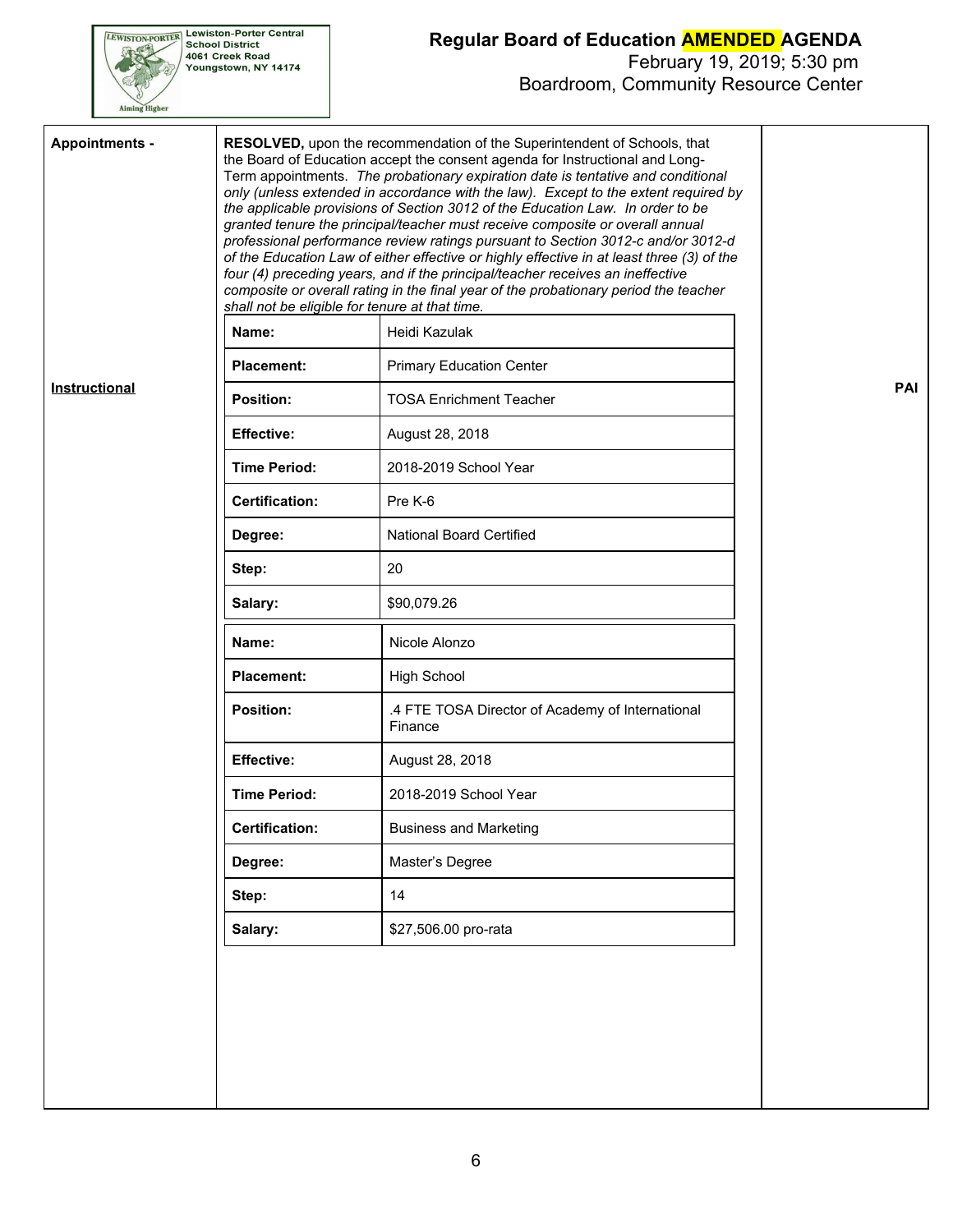

#### **Regular Board of Education AMENDED AGENDA** February 19, 2019; 5:30 pm

# Boardroom, Community Resource Center

|                          | Nicole Krawczyk<br>Name:                                                                                                                                                                                                                                                                                                                                               |                                                                                                                                                      |               |                                                               |                          |                 |                                                |  |             |  |
|--------------------------|------------------------------------------------------------------------------------------------------------------------------------------------------------------------------------------------------------------------------------------------------------------------------------------------------------------------------------------------------------------------|------------------------------------------------------------------------------------------------------------------------------------------------------|---------------|---------------------------------------------------------------|--------------------------|-----------------|------------------------------------------------|--|-------------|--|
|                          | <b>Placement:</b>                                                                                                                                                                                                                                                                                                                                                      |                                                                                                                                                      |               | <b>High School</b>                                            |                          |                 |                                                |  |             |  |
|                          | <b>Position:</b>                                                                                                                                                                                                                                                                                                                                                       |                                                                                                                                                      |               | .4 FTE TOSA Coordinator of Cooperative Work-Study<br>Programs |                          |                 |                                                |  |             |  |
|                          | <b>Effective:</b>                                                                                                                                                                                                                                                                                                                                                      |                                                                                                                                                      |               | August 28, 2018                                               |                          |                 |                                                |  |             |  |
|                          | <b>Time Period:</b>                                                                                                                                                                                                                                                                                                                                                    |                                                                                                                                                      |               | 2018-2019 School Year                                         |                          |                 |                                                |  |             |  |
|                          | <b>Certification:</b>                                                                                                                                                                                                                                                                                                                                                  |                                                                                                                                                      |               |                                                               |                          |                 | Coordinator of Cooperative Work-Study Programs |  |             |  |
|                          | Degree:                                                                                                                                                                                                                                                                                                                                                                |                                                                                                                                                      |               | Master's Degree                                               |                          |                 |                                                |  |             |  |
|                          | Step:                                                                                                                                                                                                                                                                                                                                                                  |                                                                                                                                                      | 19            |                                                               |                          |                 |                                                |  |             |  |
|                          | Salary:                                                                                                                                                                                                                                                                                                                                                                |                                                                                                                                                      |               | \$32,668.40 pro-rata                                          |                          |                 |                                                |  |             |  |
|                          |                                                                                                                                                                                                                                                                                                                                                                        |                                                                                                                                                      |               |                                                               |                          |                 |                                                |  |             |  |
| <b>Appointments -</b>    | RESOLVED, upon the recommendation of the Superintendent of Schools, that<br>the Board of Education accept the consent agenda for Non-Instructional<br>appointments.                                                                                                                                                                                                    |                                                                                                                                                      |               |                                                               |                          |                 |                                                |  |             |  |
| <b>Non-Instructional</b> | <b>Name</b>                                                                                                                                                                                                                                                                                                                                                            | <b>Date</b>                                                                                                                                          |               | Perm./Prob.                                                   |                          | <b>Position</b> | <b>Hourly Salary</b>                           |  | <b>PANI</b> |  |
|                          | Jason Zeames                                                                                                                                                                                                                                                                                                                                                           | 1/28/19                                                                                                                                              |               | Probationary                                                  |                          | Lifeguard       | \$12.00                                        |  |             |  |
|                          |                                                                                                                                                                                                                                                                                                                                                                        |                                                                                                                                                      |               |                                                               |                          |                 |                                                |  |             |  |
| <b>Appointments -</b>    | RESOLVED, upon the recommendation of the Superintendent of Schools, that<br>the Board of Education accept the consent agenda for Annual appointments.                                                                                                                                                                                                                  |                                                                                                                                                      |               |                                                               |                          |                 |                                                |  | <b>PAA</b>  |  |
| Annual                   | <b>Name</b>                                                                                                                                                                                                                                                                                                                                                            |                                                                                                                                                      | <b>Date</b>   | <b>Position</b>                                               |                          |                 | <b>Stipend</b>                                 |  |             |  |
|                          | Kathryn VanDeusen                                                                                                                                                                                                                                                                                                                                                      | 2/1/19                                                                                                                                               |               | <b>Internal Claims Auditor</b>                                |                          |                 | \$1500 pro-rata                                |  |             |  |
|                          |                                                                                                                                                                                                                                                                                                                                                                        |                                                                                                                                                      |               |                                                               |                          |                 |                                                |  |             |  |
| <b>Appointments -</b>    | RESOLVED, upon the recommendation of the Superintendent of Schools, that<br>the Board of Education accept the consent agenda for substitute appointments,<br>without benefits, except as required by law, to be utilized on an as needed basis<br>at the discretion of the Superintendent. Services shall be at-will and at the<br>pleasure of the Board of Education. |                                                                                                                                                      |               |                                                               |                          |                 |                                                |  |             |  |
| <b>Substitutes</b>       | <b>Name</b>                                                                                                                                                                                                                                                                                                                                                            | <b>Date</b>                                                                                                                                          |               | <b>Position</b>                                               |                          |                 | <b>Daily Rate</b>                              |  |             |  |
| Instructional            | <b>Brian Hall</b>                                                                                                                                                                                                                                                                                                                                                      |                                                                                                                                                      | 2/6/19        |                                                               | <b>Certified Teacher</b> |                 | \$97.00                                        |  | <b>PASI</b> |  |
| <b>Appointments -</b>    | appointments.                                                                                                                                                                                                                                                                                                                                                          | RESOLVED, upon the recommendation of the Superintendent of Schools that<br>the Board of Education accept the consent agenda for the following mentor |               |                                                               |                          |                 |                                                |  | <b>PAM</b>  |  |
|                          | <b>Mentor</b>                                                                                                                                                                                                                                                                                                                                                          |                                                                                                                                                      | <b>Mentee</b> |                                                               |                          | Area/Subject    | <b>Stipend</b>                                 |  |             |  |
| <b>Mentors</b>           | Suzanne Hedemann                                                                                                                                                                                                                                                                                                                                                       |                                                                                                                                                      | Jacey Diez    |                                                               | ENL                      |                 | \$475                                          |  |             |  |
|                          | Kim Wailand                                                                                                                                                                                                                                                                                                                                                            |                                                                                                                                                      | Jacey Diez    |                                                               | <b>ENL</b>               |                 | \$475                                          |  |             |  |
|                          |                                                                                                                                                                                                                                                                                                                                                                        |                                                                                                                                                      |               |                                                               |                          |                 |                                                |  |             |  |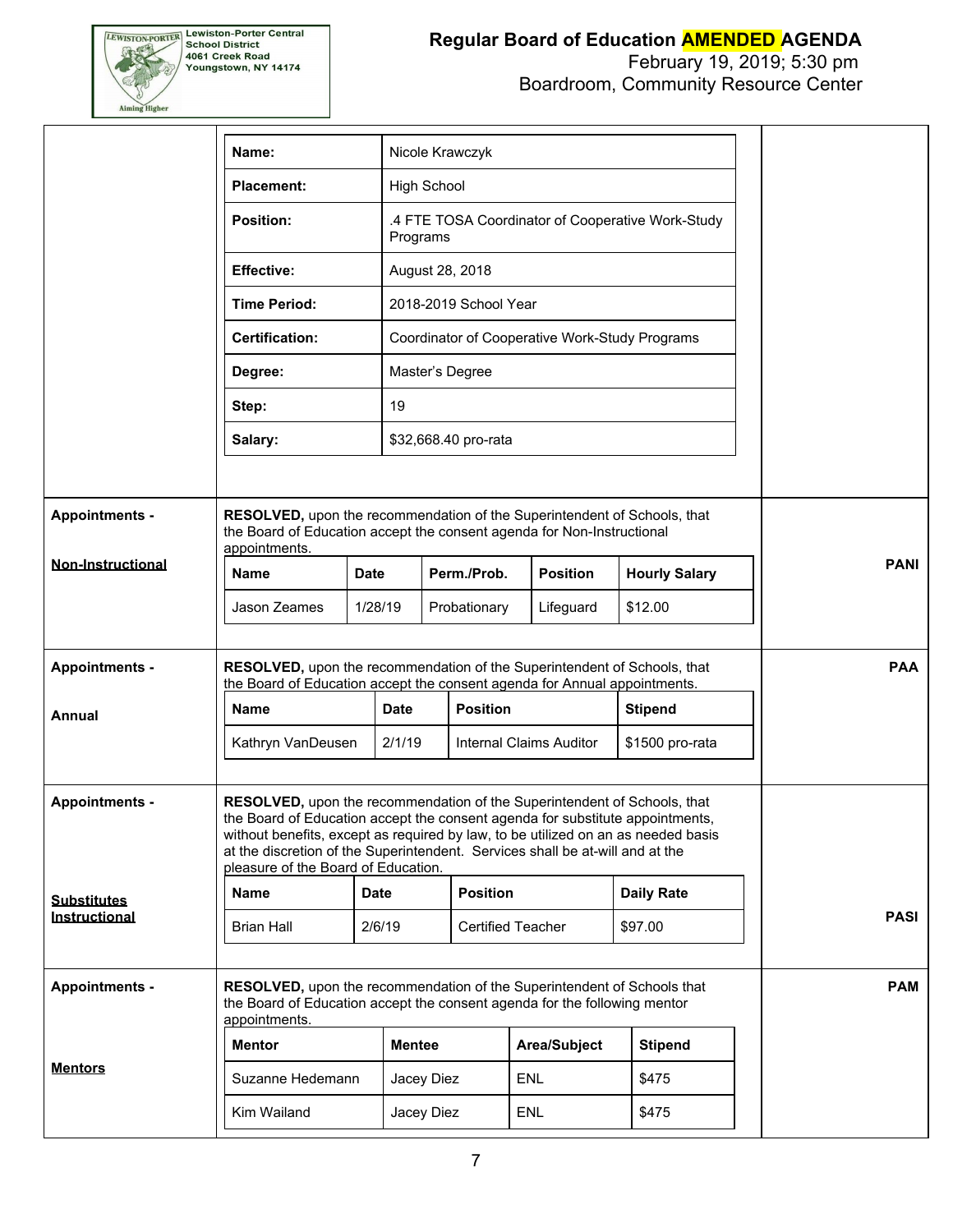

### **Regular Board of Education AMENDED AGENDA**

## February 19, 2019; 5:30 pm

Boardroom, Community Resource Center

| <b>Appointments -</b> | RESOLVED, upon the recommendation of the Superintendent of Schools, that<br>the Board of Education accept the consent agenda for Coaching appointments. |                       |        |                          |                | <b>PAC</b> |
|-----------------------|---------------------------------------------------------------------------------------------------------------------------------------------------------|-----------------------|--------|--------------------------|----------------|------------|
|                       | <b>Spring 2018-2019</b>                                                                                                                                 |                       |        |                          |                |            |
| Coaching              | <b>Name</b>                                                                                                                                             | Appointment           |        | Category/Step            | <b>Stipend</b> |            |
|                       | William Schmidtke                                                                                                                                       | Girls' V.<br>Lacrosse | $II-1$ |                          | \$3,153        |            |
|                       | Fall 2019-2020                                                                                                                                          |                       |        |                          |                |            |
|                       | <b>Name</b>                                                                                                                                             | <b>Appointment</b>    |        | Category/<br><b>Step</b> | <b>Stipend</b> |            |
|                       | Matthew Bradshaw                                                                                                                                        | V. Football           |        | $I-3$                    | \$6,034        |            |
|                       | <b>Timothy Shippy</b>                                                                                                                                   | V. Football Asst.     |        | $II-3$                   | \$4,471        |            |
|                       | Richard Lindamer                                                                                                                                        | V. Football Asst.     |        | $II-3$                   | \$4,471        |            |
|                       | Patrick Krawczyk                                                                                                                                        | JV. Football          |        | $II-3$                   | \$4,471        |            |
|                       | <b>Whitney Vantine</b>                                                                                                                                  | JV. Football Asst.    |        | $III-2$                  | \$2,876        |            |
|                       | Craig Hoplight                                                                                                                                          | JV. Football Asst.    |        | $III-3$                  | \$3,513        |            |
|                       | Norman Forney                                                                                                                                           | Girls' V. Soccer      |        | $I-3$                    | \$6,034        |            |
|                       | <b>Emily Brook</b>                                                                                                                                      | Girls' JV. Soccer     |        | $II-3$                   | \$4,471        |            |
|                       | Thomas Penale                                                                                                                                           | Girls' Mod. Soccer    |        | $IV-3$                   | \$2,403        |            |
|                       | Dominic Massaro                                                                                                                                         | Girls' Soccer Asst.   |        | $VIII-3$                 | \$2,612        |            |
|                       | <b>Richard Sweeney</b>                                                                                                                                  | Boys' V. Soccer       |        | $I-3$                    | \$6,034        |            |
|                       | Kevin Jaruszewski                                                                                                                                       | Boys' Mod. Soccer     |        | $IV-3$                   | \$2,403        |            |
|                       | Michael Bollinger                                                                                                                                       | Boys' Soccer Asst.    |        | $VIII-3$                 | \$2,6012       |            |
|                       | Paula Singleton                                                                                                                                         | Girls' V. Volleyball  |        | $II-3$                   | \$4,471        |            |
|                       | Scott Townsend                                                                                                                                          | Golf                  |        | $III-3$                  | \$3,513        |            |
|                       | Paul Frederick                                                                                                                                          | Girls' Tennis         |        | $II-3$                   | \$4,471        |            |
|                       | <b>Ashley Tutwiler</b>                                                                                                                                  | Girls' V. Swim        |        | $I-3$                    | \$6,034        |            |
|                       | Justalene Lichtenthal                                                                                                                                   | Girls' JV. Swim       |        | $III-3$                  | \$3,513        |            |
|                       | Ashley Jones                                                                                                                                            | Girls' Asst./Diving   |        | $VIII-3$                 | \$2,612        |            |
|                       | Linda D'Anna                                                                                                                                            | V. Cheerleading       |        | $III-3$                  | \$3,513        |            |
|                       | Jennifer Raby                                                                                                                                           | V. Cross Country      |        | $II-3$                   | \$4,471        |            |